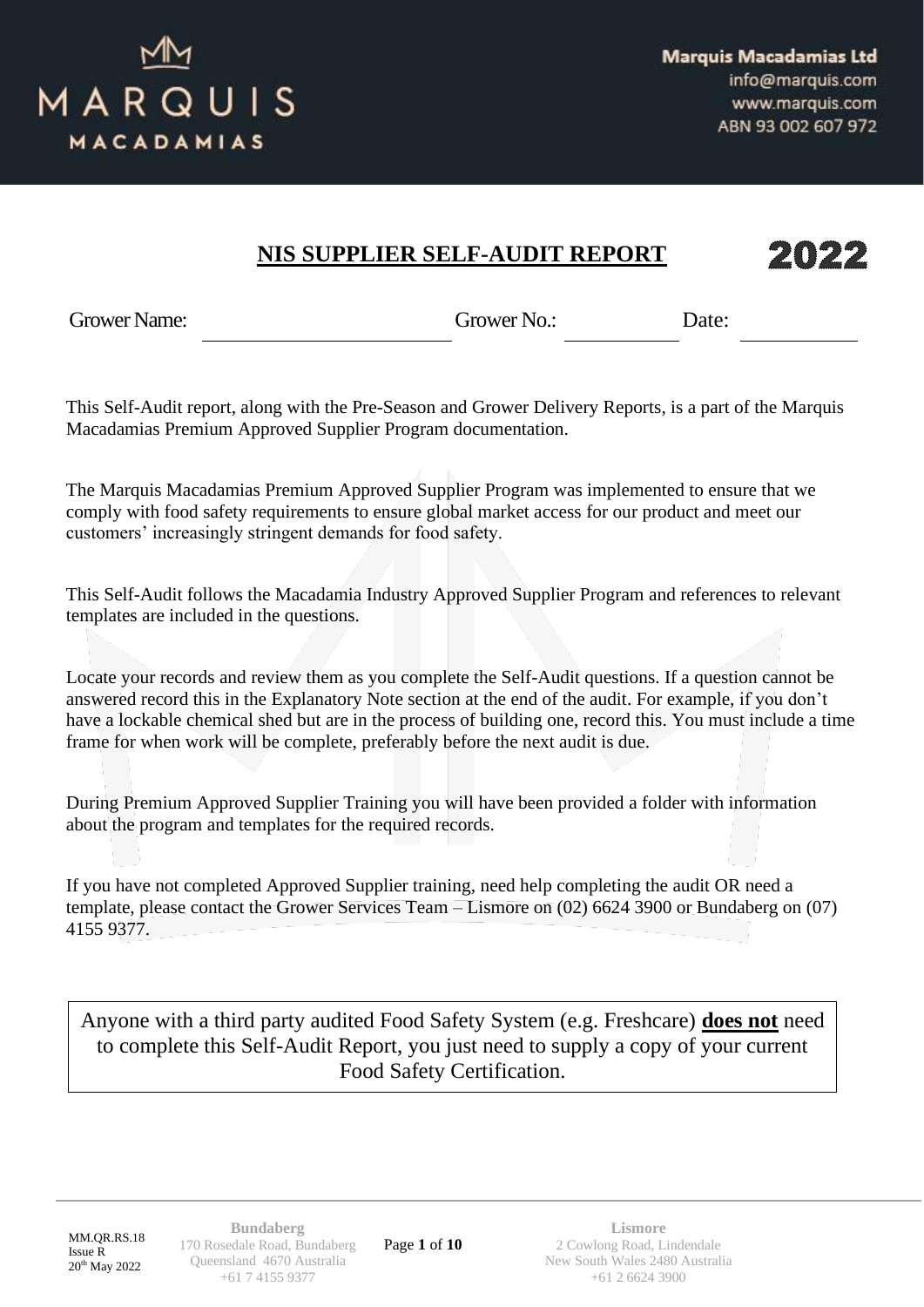|                                                                                                                                                                                       | Yes | N <sub>o</sub> |
|---------------------------------------------------------------------------------------------------------------------------------------------------------------------------------------|-----|----------------|
| Q1.Do you have a current Freshcare certification?                                                                                                                                     |     |                |
| If 'Yes' please supply a copy of your certificate, you do not need to complete the rest of this<br>audit.                                                                             |     |                |
| <b>FARM PLAN</b>                                                                                                                                                                      | Yes | N <sub>o</sub> |
| Q2. Has a current Farm Plan with property orientation, blocks (separate growing areas), the<br>area of the block and varieties been completed?                                        |     |                |
| If 'No' please contact grower Services for a Farm Plan template and complete one.                                                                                                     |     |                |
| Q3.a) Are there any contaminated sites present on this farm? e.g. old cattle dips, backfilled<br>garbage dump areas etc.                                                              |     |                |
| b) If Yes, have they been identified on the farm map?                                                                                                                                 |     |                |
| If 'No' please contact Grower Services.                                                                                                                                               |     |                |
| <b>MANAGEMENT</b>                                                                                                                                                                     | Yes | N <sub>o</sub> |
| Q4.a) Has a record of the job responsibilities for staff been completed?<br>If 'No' please complete a 'Job responsibility and training record'.                                       |     |                |
| Sole-operators must have a record.                                                                                                                                                    |     |                |
| Q5. Has on-the-job staff training been provided, and a training record maintained? E.g. site<br>specific induction.                                                                   |     |                |
| File copies of training records and certificates if applicable.                                                                                                                       |     |                |
| Q6.a) Are chemicals used on the orchard?                                                                                                                                              |     |                |
| b) If yes, do all people who use farm chemicals have a current chemical user's certificate<br>from a Registered Training Organisation?                                                |     |                |
| In NSW you are legally required to have a valid chemical user's certificate to apply farm<br>chemicals. If you are in NSW and answered 'No' please contact, Grower Services.          |     |                |
| File copies of Chemical users Certificate for staff.                                                                                                                                  |     |                |
| Q7. Has a register of staff authorised to use farm chemicals been prepared and is it displayed<br>in the chemical storage area?                                                       |     |                |
| If 'No' and you store chemicals on-site, please contact Grower Services for a 'Register of<br>Personnel Trained to Spray' template to complete and display this in the chemical shed. |     |                |
| Q8. Is an internal review and Self-Audit of all activities, records, procedures, and systems<br>carried out every 12 months and a report prepared?                                    |     |                |
| File a copy of this Self-Audit.                                                                                                                                                       |     |                |
| Q9. Has a list of documents and records been prepared, detailing name, date of issue, where<br>copies are stored, and the minimum period that records are retained?                   |     |                |
| If 'No' please contact Grower Services for a Document and Record Register' template and<br>complete one.                                                                              |     |                |
| Q10. Have all documents been checked to ensure that only the current version is used?                                                                                                 |     |                |
|                                                                                                                                                                                       |     |                |

j,

Page **2** of **10**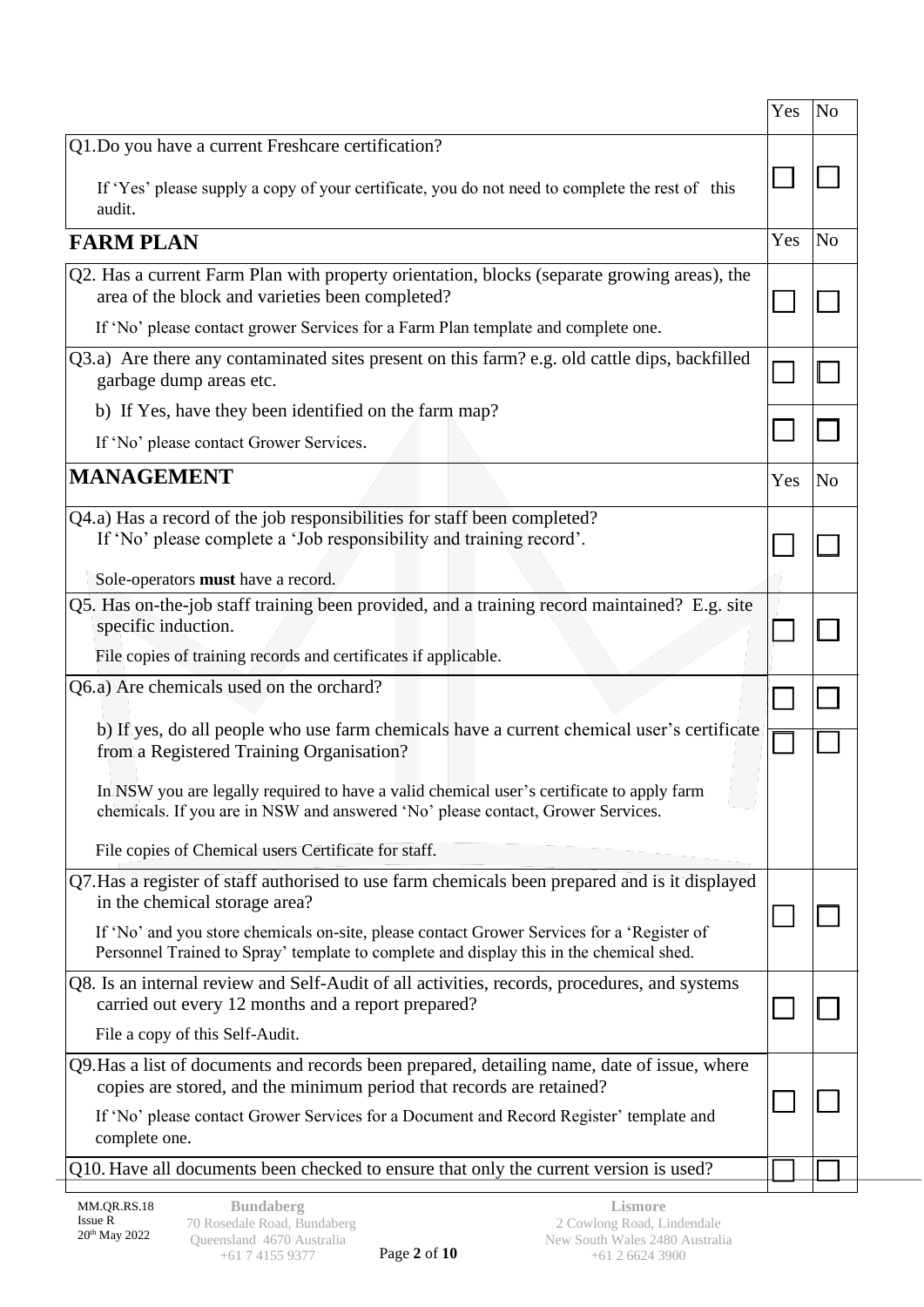# **CHEMICALS**

The following questions are about the chemical history of the property. For example, contamination of persistent chemicals from old cattle dips and garbage dumping sites. Title deeds of the property should have this information. If you are concerned about potential unmarked contaminated sites please contact the grower services team for guidance.

|                                                                                                                                                                                                            | Yes |  |
|------------------------------------------------------------------------------------------------------------------------------------------------------------------------------------------------------------|-----|--|
| $Q_1$ , a) Has a risk assessment of the growing sites for persistent chemicals and heavy<br>metals been carried out and a record kept?                                                                     |     |  |
| If 'No' please complete contact Grower services for a 'Risk Assessment Record' template and<br>complete.                                                                                                   |     |  |
| b) Have you identified any significant sites of potential contamination from persistent<br>pesticides and heavy metals?                                                                                    |     |  |
| c) If 'Yes' have you quarantined or managed the area to reduce the contamination risk<br>and marked the area on the "Farm Plan"?                                                                           |     |  |
| [Q12. Have persistent chemicals been disposed of in legal off-farm areas or isolated from<br>other chemicals in separate locked storage?<br>An example of legal off farm area is a council waste facility. |     |  |

The following questions are about current chemical use and covers the purchase of the chemicals, storage and the disposal of chemical containers.

|                                                                                                                                                                                                                                           | r es | <b>INO</b> |
|-------------------------------------------------------------------------------------------------------------------------------------------------------------------------------------------------------------------------------------------|------|------------|
| Q13. Do you store chemicals on-farm?                                                                                                                                                                                                      |      |            |
| If 'No' move onto to Q18.                                                                                                                                                                                                                 |      |            |
| Q14. a) Are all farm chemicals purchased from Agsafe accredited suppliers?                                                                                                                                                                |      |            |
| It is a legal requirement to purchase chemicals from accredited suppliers.                                                                                                                                                                |      |            |
| Q15. Are all farm chemicals stored safely in a secure, lockable and bunded area according to<br>label directions?                                                                                                                         |      |            |
| All Safety Data Sheets (SDSs) must be filed in an obvious location outside the locked chemical<br>store for each chemical. SDS can be obtained from the chemical retailer, the chemical company's<br>website OR the APVMA pubCRIS portal. |      |            |
| Q16. Has the chemical name, date, place and quantity purchased, batch number and<br>expiry/manufacture date been recorded for all farm chemicals?                                                                                         |      |            |
| If 'No' please contact Grower Services for a 'Chemical Storage Record' template and complete<br>one.                                                                                                                                      |      |            |
| $Q17$ . Is a stock-take of the chemical store completed every 12 months, and a record kept of<br>any chemicals disposed of and how?                                                                                                       |      |            |
| The date of the stock-take and signature of the person conducting the stock-take should be<br>recorded.                                                                                                                                   |      |            |
| If 'No' please contact Grower Services for guidance.                                                                                                                                                                                      |      |            |

 $\sqrt{y}$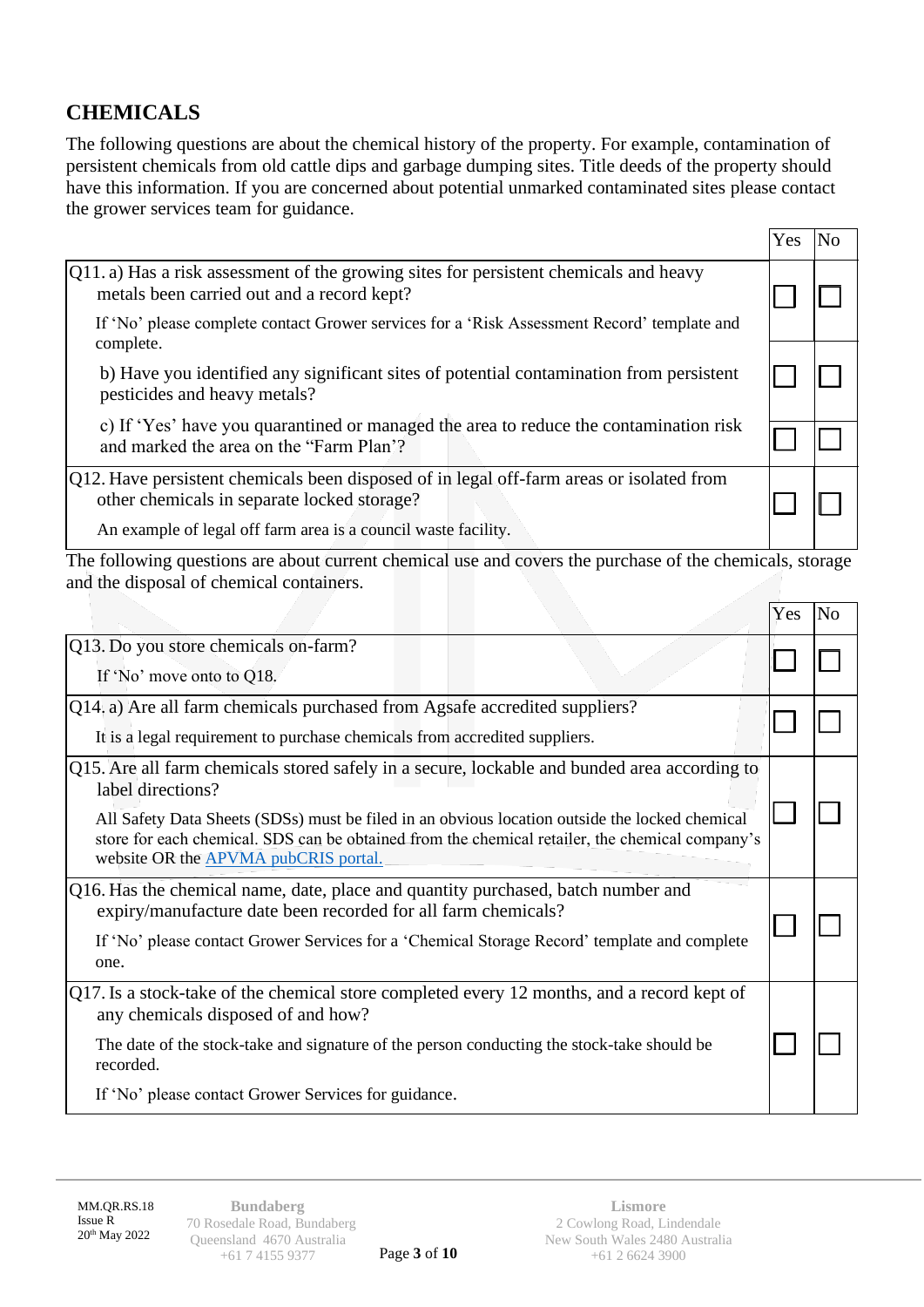|                                                                                                                                                                                                                      | Yes | N <sub>o</sub> |
|----------------------------------------------------------------------------------------------------------------------------------------------------------------------------------------------------------------------|-----|----------------|
| Q18. Do you use chemicals on-farm?                                                                                                                                                                                   |     |                |
| If 'No' move onto Q24 'Fertilisers and Soil Additives'.                                                                                                                                                              |     |                |
| Spraying fence-lines is still using chemicals, so the following questions are applicable.                                                                                                                            |     |                |
| Q19. Are only approved chemicals used and applied according to label or permit<br>instructions?                                                                                                                      |     |                |
| If using a chemical under permit, you should have a copy of this permit. These can be obtained<br>from the APVMA pubCRIS portal under 'Permit search'.                                                               |     |                |
| Q20. Are all chemical withholding periods strictly adhered to?                                                                                                                                                       |     |                |
| Q21. a) Is the chemical application equipment calibrated at least annually?                                                                                                                                          |     |                |
| Keep signed and dated records of any calibrations completed. If using contractors answer<br>'Yes', you don't need a copy of their calibration records, but they should provide a<br>statement that it has been done. |     |                |
| If 'No' please contact Grower Services team for guidance.                                                                                                                                                            |     |                |
| b) Are external contractors used for all spray applications?                                                                                                                                                         |     |                |
| Q22. Are chemical application records completed for all chemical sprays on the orchard?                                                                                                                              |     |                |
| Note: This is a legal requirement for all chemical users. If contractors are used, they should<br>provide this information.                                                                                          |     |                |
| If 'No' please contact Grower services for a 'Chemical Application Record' template and<br>complete one or file contractor application records.                                                                      |     |                |
| Q23. Are empty chemical containers and/or surplus chemical (e.g. past expiry date, banned,<br>obsolete) disposed of in an approved manner (e.g. drumMUSTER, ChemClear)?                                              |     |                |
| Keep a copy of receipts for any disposals and include these in your Chemical Storage stock-take<br>records.                                                                                                          |     |                |

### **FERTILISERS AND SOIL ADDITIVES**

The following questions relate to the use of inorganic/synthetic fertilisers; organic fertilisers e.g. mulch, manures and husk; and other commercial soil additives such as microbial suspensions.

| [Q24. a) Has a risk assessment for the use of fertilisers and soil additives been carried out and<br>a record kept?                                        |  |
|------------------------------------------------------------------------------------------------------------------------------------------------------------|--|
| If 'No' please contact Grower Services for a 'Risk Assessment Record' template and complete<br>one.                                                        |  |
| $[Q25]$ a) Have any significant risks of contamination been identified in the risk assessment?                                                             |  |
| b) If 'Yes' have measures been taken to reduce the risk of contamination?<br>e.g. Applied at least 4 months before harvest or has material been composted. |  |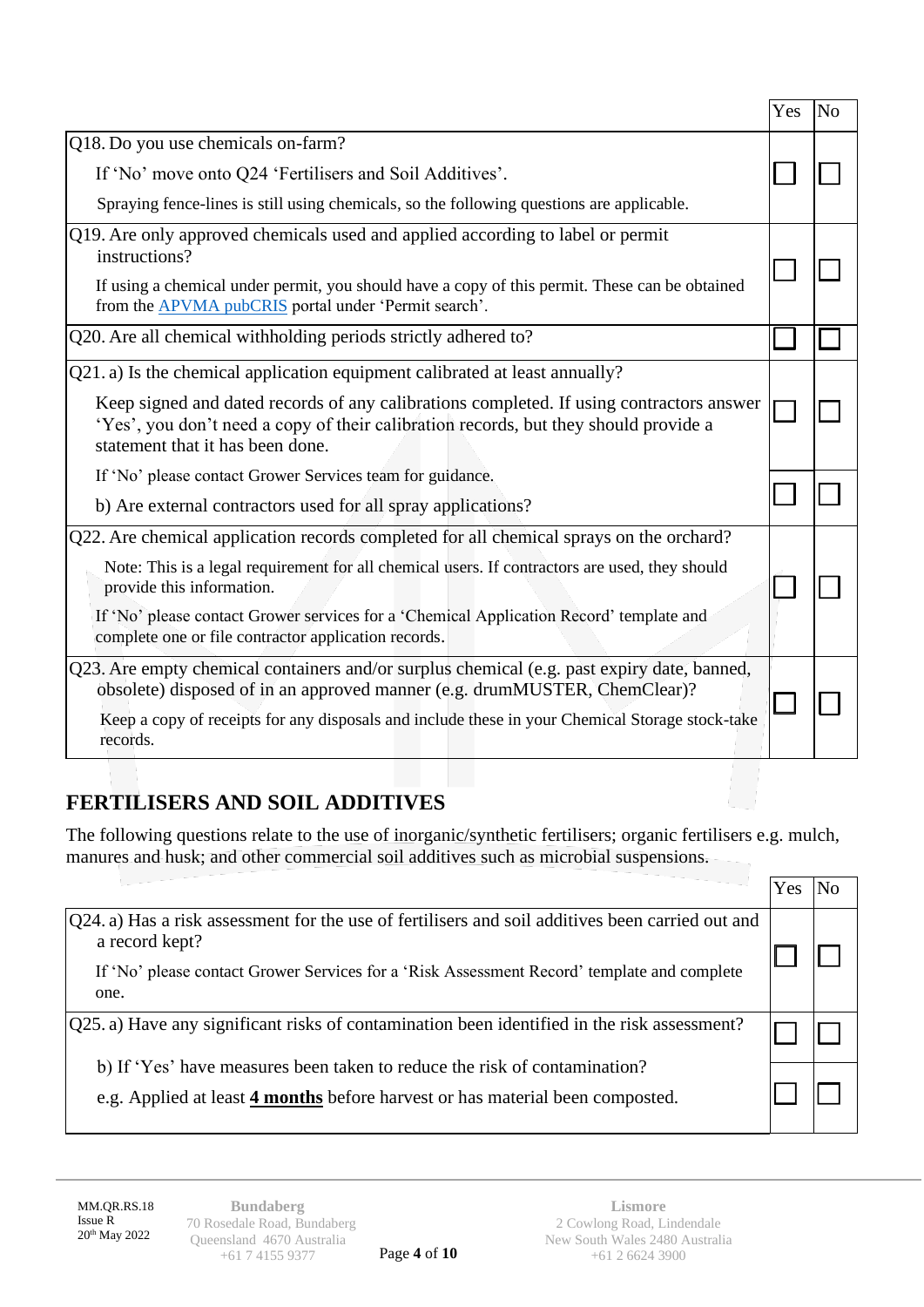|                                                                                                                                                                                      | Yes | N <sub>o</sub> |
|--------------------------------------------------------------------------------------------------------------------------------------------------------------------------------------|-----|----------------|
| Q26. a) Do you compost on-farm?                                                                                                                                                      |     |                |
| b) If 'Yes', are records kept of the composting process details e.g. treatment process,<br>temperature, duration?                                                                    |     |                |
| Note: Proof of correct composting procedure is required if manure-based products are applied<br>less than 4 months before harvest.                                                   |     |                |
| Q27. a) Do you buy in any pre-composted material?                                                                                                                                    |     |                |
| If 'No' move onto Q28.                                                                                                                                                               |     |                |
| b) If 'Yes' has a certificate from the supplier been provided to show compliance with<br>Australian standard for compost production (AS4454-2012)?                                   |     |                |
| Note: If a supplier cannot provide a certificate demonstrating compliance to Australian standards,<br>then you must assume non-composted and comply with 4 month withholding period. |     |                |
| Q28. Has the application of fertilisers, organic matter and/or soil additives been recorded<br>detailing name of product, date, area treated, rate, and person applying?             |     |                |
| If 'No' please contact Grower Services for a 'Fertiliser and Soil Additive Record' template and<br>complete one.                                                                     |     |                |
| Q29. Are fertilisers and soil additives stored, applied, and disposed of in a manner that does<br>not pose a contamination risk?                                                     |     |                |
| Note: Fertilisers and soil additives should not be used or dumped in an area where chemical<br>leachate could contaminate a water source/waterway during rainfall.                   |     |                |
| Q30. Where there is significant risk of heavy metal contamination, have fertilisers and soil<br>additives been selected to reduce the risk of heavy metal contamination?             |     |                |
| Note: Commercial fertiliser mixtures should not contain any heavy metal contaminants, if you are<br>unsure request a certificate of analysis from the supplier.                      |     |                |
|                                                                                                                                                                                      |     |                |

| <b>WATER</b>                                                                                                                                        | Yes | N <sub>0</sub> |
|-----------------------------------------------------------------------------------------------------------------------------------------------------|-----|----------------|
| Q31. Has a risk assessment of the use of water for irrigation and water sorting been carried<br>out and a record kept?                              |     |                |
| If 'No' please contact Grower Services for a 'Risk Assessment Record' template and complete<br>one.                                                 |     |                |
| Q32. a) Have any significant risks of contamination been identified in the risk assessment?                                                         |     |                |
| If 'No' move onto Q34 'Site and Premises'.                                                                                                          |     |                |
| b) If 'Yes' is either a safe alternative water source used or is the water treated, the<br>treatment monitored and the monitoring results recorded? |     |                |
| If unsure, please contact Grower Services for guidance.                                                                                             |     |                |
| Q33. If a water test was first used to determine the risk of contamination, has a test of the<br>water source been done in the last 12 months?      |     |                |
| Keep a record and file these water tests.                                                                                                           |     |                |

Page **5** of **10**

MM.QR.RS.18 Issue R 20th May 2022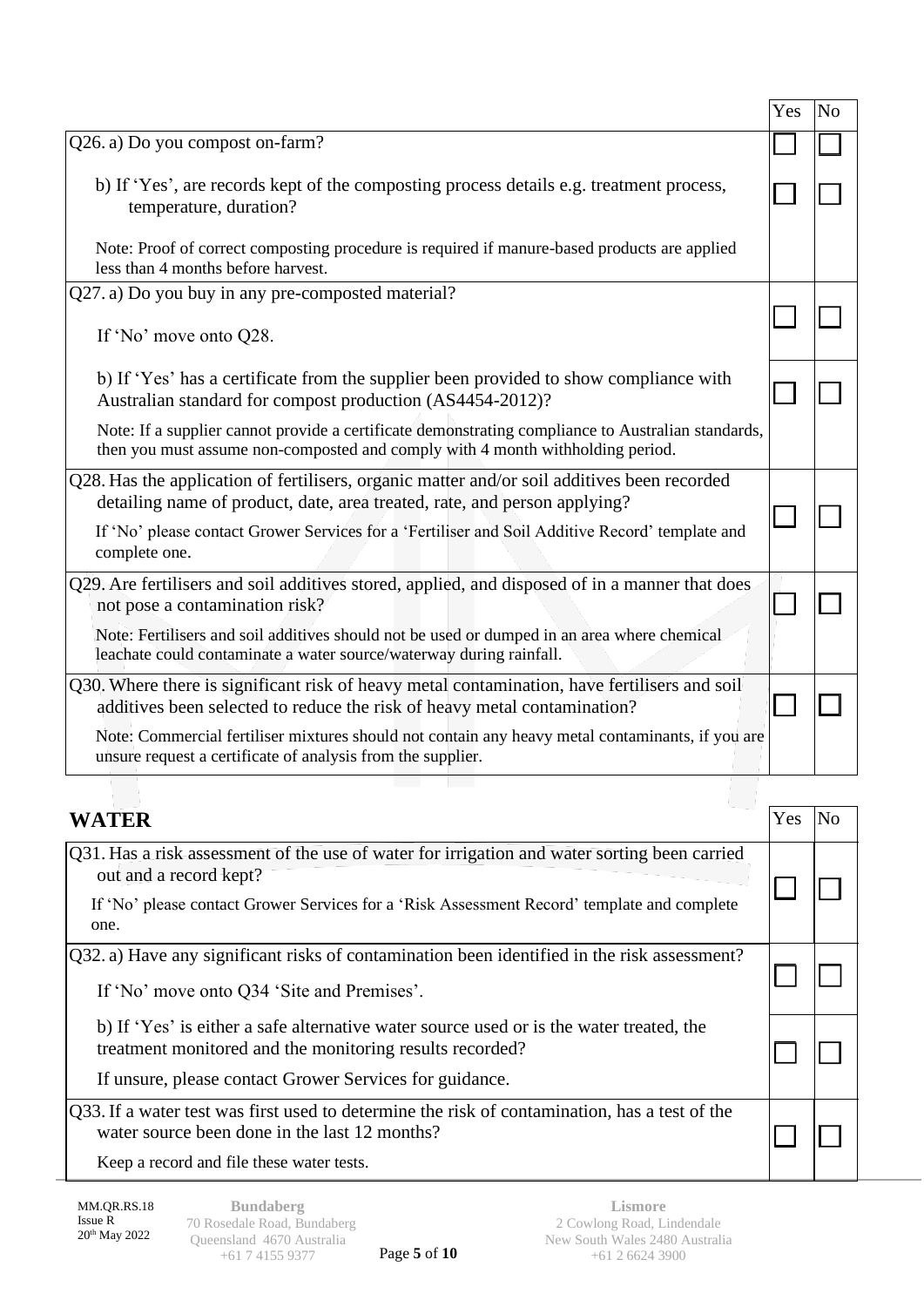### **SITE AND PREMISES**

The following questions relate to the site that you use to handle any nut in shell or nut in husk. This can be a shed, outdoor loading area, paddock etc.

|                                                                                                                                                                                                                                                                                                                                                                                                                                      | res |  |
|--------------------------------------------------------------------------------------------------------------------------------------------------------------------------------------------------------------------------------------------------------------------------------------------------------------------------------------------------------------------------------------------------------------------------------------|-----|--|
| [Q34. Are grease, oil, fuel, farm machinery, and workshop equipment segregated or screened<br>from nut-in-shell/nut-in-husk handling and storage areas during the harvest period?<br>Note: If nut-in-shell or nut-in-husk goes straight into field bins or skips without entering a shed<br>then you must ensure that these vessels are free of any of the contaminants listed above. In this<br>scenario you can also answer 'Yes'. |     |  |
| $\sqrt{Q}$ 35. Are the septic, waste disposal and drainage systems designed and constructed to reduce $\vert_{\Gamma}$<br>the risk of contaminating the water supply and the orchard?                                                                                                                                                                                                                                                |     |  |

| EQUIPMENT, CONTAINERS AND MATERIALS                                                                                                                                                                                                                                         | Yes. | N <sub>0</sub> |
|-----------------------------------------------------------------------------------------------------------------------------------------------------------------------------------------------------------------------------------------------------------------------------|------|----------------|
| [Q36. a) Are storage containers, silos and materials (e.g. packing wraps, bin liners etc.)<br>checked for soundness, cleanliness and vermin infestation before use and discarded if<br>they cannot be appropriately cleaned?                                                |      |                |
| b) Do you have a 'Cleaning and Vermin Control Plan' in place which outlines how<br>storage containers, silos and materials are checked?<br>If 'No' please contact Grower services for a 'Cleaning and Vermin Control Plan' template and<br>complete one.                    |      |                |
| $Q37$ . Are equipment, containers and materials made of substances that are non-toxic and<br>constructed to enable adequate cleaning and maintenance?                                                                                                                       |      |                |
| Q38. Is regular equipment maintenance carried out to prevent chemical and physical<br>contamination of nut in shell or nut in husk?<br>e.g. Ensuring hydraulic lines are not leaking. Over greasing bearings and de-huskers can<br>result in contamination of nut-in-shell. |      |                |
| [Q39. Are containers used for storage of waste, chemicals and other dangerous substances<br>clearly identified and not used for holding nut in husk or nut in shell?                                                                                                        |      |                |

| <b>VERMIN CONTROL</b>                                                                                                                                                    | Yes. |  |
|--------------------------------------------------------------------------------------------------------------------------------------------------------------------------|------|--|
| [Q40. Are bait stations in the orchard and/or in the shed of correct design and monitored<br>regularly to reduce the risk of contaminating produce?                      |      |  |
| [Q41. Are vermin control chemicals approved for use in the orchard and/or in the shed?                                                                                   |      |  |
| Note: Tomcat II is NOT registered for use in macadamia orchards but may be used in<br>approved bait stations within and around agricultural buildings (within 2 metres). |      |  |

MM.QR.RS.18 Issue R 20th May 2022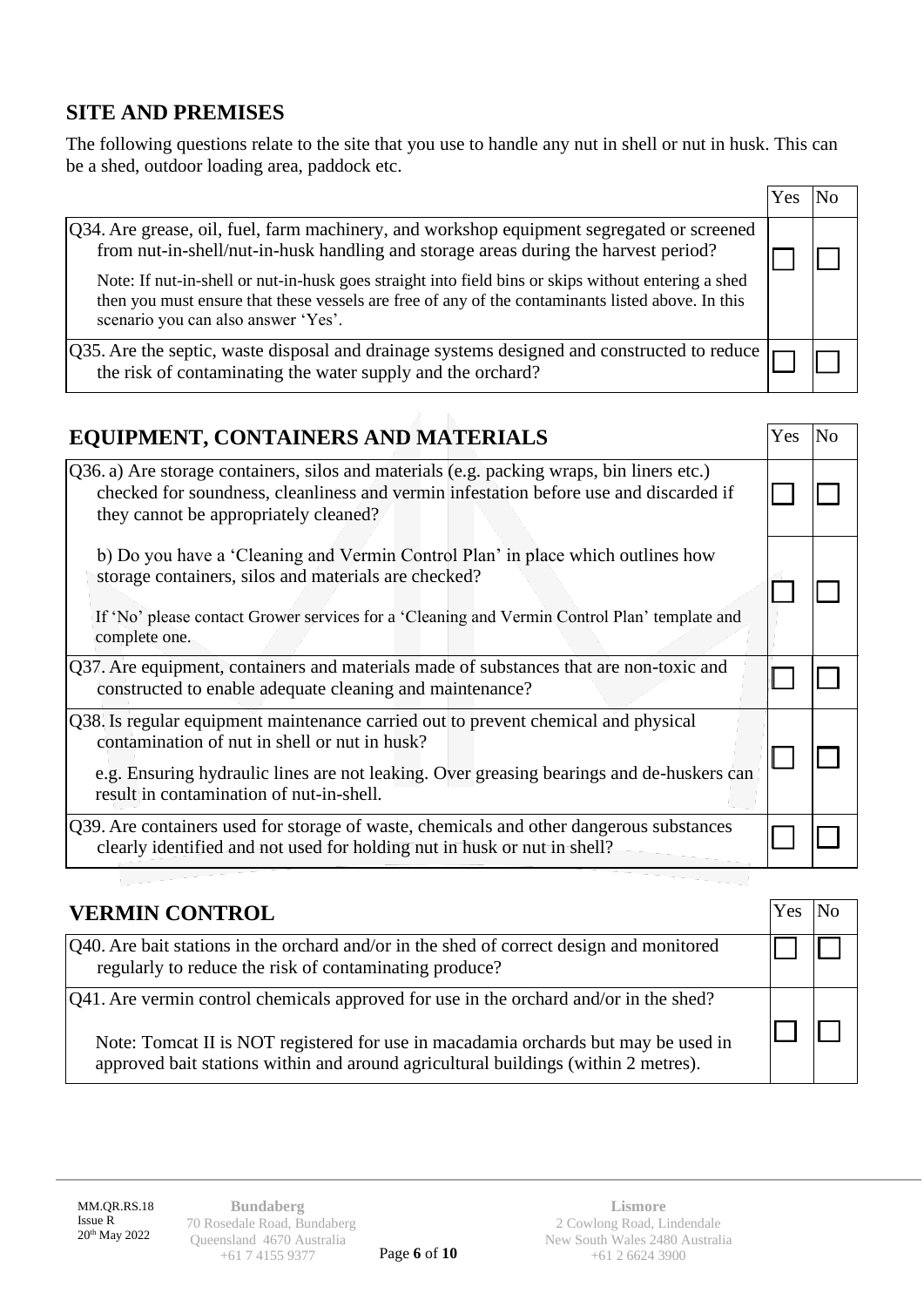# **DEHUSKING & STORAGE**

If an Approved Dehusking Facility OR outside contractor is used for **all** dehusking of nut please tick this box  $\Box$  and move onto the next section Q51 'Personal Hygiene'.

|                                                                                                                                                                                                                                                                                                                                                                                                                                        | Yes | N <sub>o</sub> |
|----------------------------------------------------------------------------------------------------------------------------------------------------------------------------------------------------------------------------------------------------------------------------------------------------------------------------------------------------------------------------------------------------------------------------------------|-----|----------------|
| Q42. a) Is a written plan followed for the cleaning of silos, equipment, containers and<br>materials that come in contact with nut-in-shell, and areas where nut-in-shell is handled<br>and stored?<br>If 'No' please contact Grower Services for a 'Cleaning and Vermin Control Plan' template and<br>complete one. A copy must be affixed to the wall in the dehusking area and another copy with<br>your approved supplier records. |     |                |
| Q43. Are only approved 'food safe' chemicals used for cleaning of nut-in-shell handling<br>equipment and de-husking area floor?<br>If unsure, please contact Grower Services for guidance.                                                                                                                                                                                                                                             |     |                |
| Q44. Are cleaning and vermin control chemicals approved for use in food premises?<br>Note: Tomcat II is NOT registered for use in macadamia orchards but may be used in<br>approved bait stations within and around agricultural buildings (within 2 metres).                                                                                                                                                                          |     |                |
| Q45. Are measures in place to discourage the roosting of birds above handling and storage<br>areas?                                                                                                                                                                                                                                                                                                                                    |     |                |
| Q46. Are domestic animals (includes cats, dogs etc.) excluded from areas where nut-in-shell<br>is handled and stored?                                                                                                                                                                                                                                                                                                                  |     |                |
| Q47. Is the floor of the dehusking shed durable and cleanable?                                                                                                                                                                                                                                                                                                                                                                         |     |                |
| Q48. Are the lights above areas where nut-in-shell is stored, dehusked and/or sorted,<br>protected with shatter proof covers? OR, is there a 'Broken Light Plan' in place that<br>provides steps to be undertaken if a breakage occurs?                                                                                                                                                                                                |     |                |
| If 'No' please contact Grower Services for a 'Broken Light Plan' template and complete one.                                                                                                                                                                                                                                                                                                                                            |     |                |
| Q49. Have structures been constructed and maintained to reduce the risk of contaminating<br>nut-in-shell?<br>e.g. is the product likely to be contaminated with paint chips, wood chips, rust, or<br>galvanized metal flakes? These are significant food safety risks.                                                                                                                                                                 |     |                |
| Note: If maintenance is completed to rectify potential sources of contamination this should be<br>noted in the 'Site and Premise Record'.                                                                                                                                                                                                                                                                                              |     |                |
| Q50. Are storage vessels and plenum cleaned thoroughly when vessels are emptied?                                                                                                                                                                                                                                                                                                                                                       |     |                |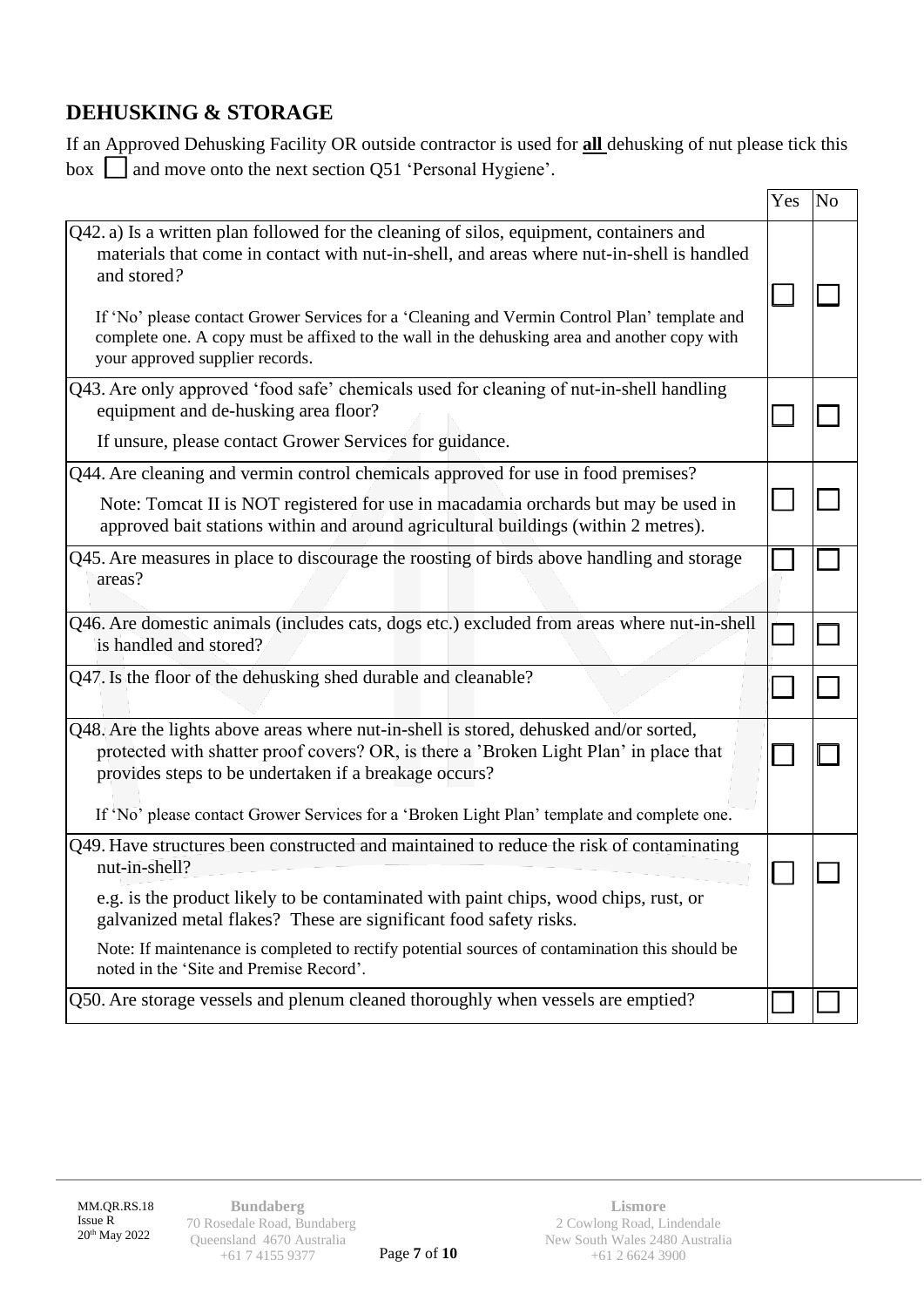| PERSONAL HYGIENE                                                                                                                                       | Y es |  |
|--------------------------------------------------------------------------------------------------------------------------------------------------------|------|--|
| [Q51. Are toilets and hand washing facilities readily accessible to staff?                                                                             |      |  |
| Note: If you are a sole operator and you only use your house toilet tick 'Yes'.                                                                        |      |  |
| Q52. Have verbal instructions on personal hygiene practices been provided to staff and<br>reinforced with written instructions and/or prominent signs? |      |  |
| If 'No' please request a 'Personal Hygiene' template and complete one and affix this in an<br>appropriate area within the dehusking shed area.         |      |  |
| Note: This is only applicable if you dehusk on farm.                                                                                                   |      |  |

| PRODUCT IDENTIFICATION AND TRACEABILITY                                                                                                                                                                          | Yes | N <sub>0</sub> |
|------------------------------------------------------------------------------------------------------------------------------------------------------------------------------------------------------------------|-----|----------------|
| Q55. Where separate growing areas are treated differently, is each batch of harvested nut-in-<br>shell clearly marked to identify the growing area?                                                              |     |                |
| e.g. If a contaminated site is present in the orchard you must do this.                                                                                                                                          |     |                |
| Q56. Has a record been kept of harvest date, growing area and destination?<br>If 'No' please contact Grower Service for a 'Harvest Record' template and complete one.                                            |     |                |
| Q57. Is a record kept of how and who delivered the nut-in-shell to Marquis?<br>Transport dockets from contract carriers and/or pack-out receipts from approved<br>dehusking facilities are an acceptable record. |     |                |
| Q58. a) Has any nut-in-shell been identified as being contaminated, or potentially<br>contaminated?                                                                                                              |     |                |
| b) If 'Yes' was Marquis immediately notified and a record kept?                                                                                                                                                  |     |                |
| File these under 'Corrective Action Reports'.                                                                                                                                                                    |     |                |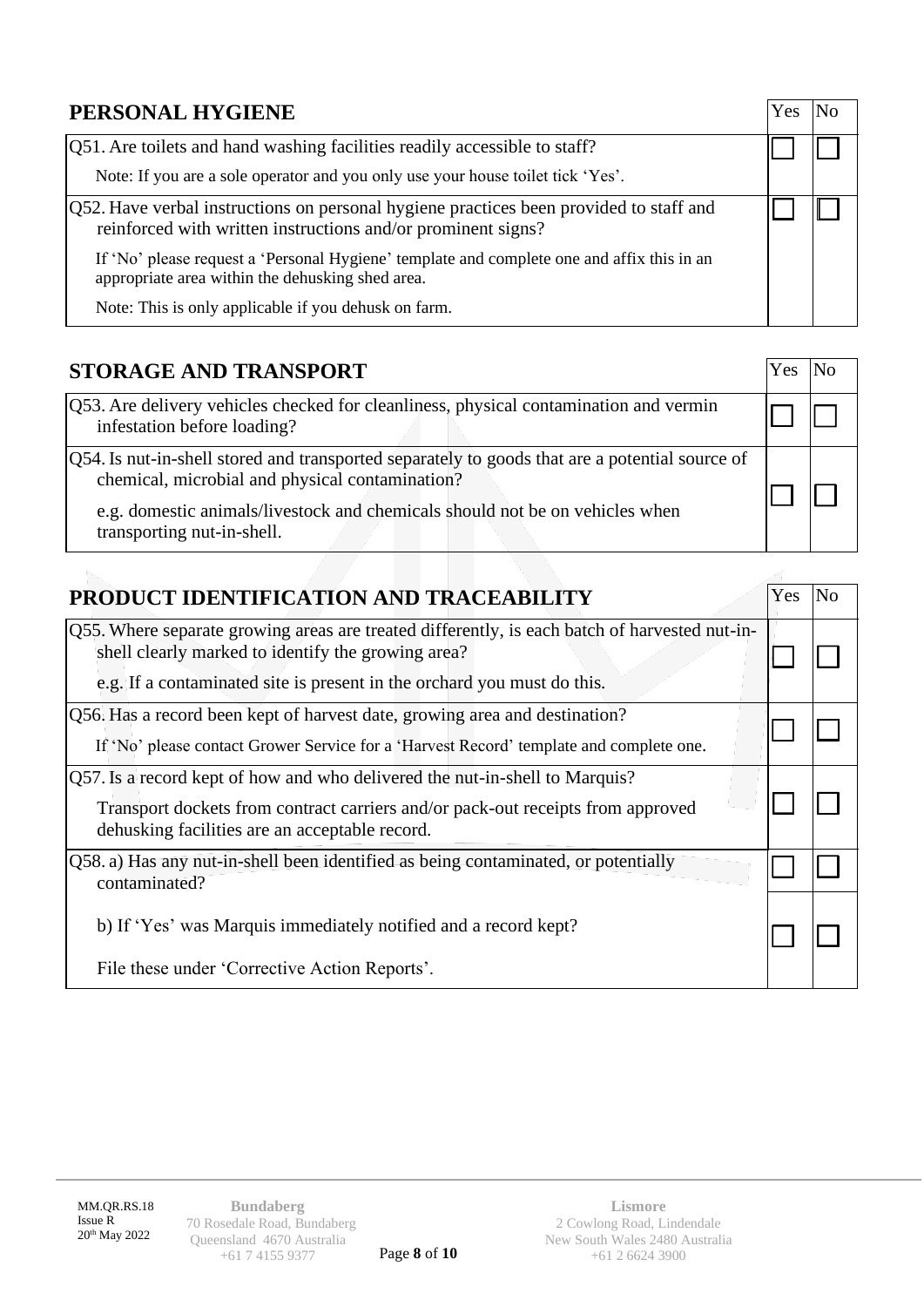| PRODUCT AND HANDLING SPECIFICATIONS                                                                                                  | <b>Yes</b> |  |
|--------------------------------------------------------------------------------------------------------------------------------------|------------|--|
| [Q59. Is nut-in-shell ready for delivery to Marquis checked for conformance with the current<br>Marquis nut-in-shell specifications? |            |  |
| Note: If you use an approved dehusking facility this is completed for you.                                                           |            |  |
| $[Q60. a)$ Has nut in shell been identified that does not meet specification?                                                        |            |  |
| b) If 'Yes', has Marquis been informed before delivery and a record of the notification $\&$<br>Marquis' advice been made?           |            |  |
| Note: You will be notified by Marquis if your consignment does not meet the required<br>specifications.                              |            |  |

# **QUALITY ASSESSMENT RECORDS**

The following questions refer to documentation you provide upon consignment delivery (Pre-Season and Delivery Report) and you receive once the consignment has been assessed (Consignment Quality Report; CQR).

Paper or electronic records are acceptable and must be kept for at least 3 years.

|                                                               | Yes |  |
|---------------------------------------------------------------|-----|--|
| [Q61. Is a copy kept of the Pre-Season report?]               |     |  |
| Q62. Is a copy kept of the Delivery Report for each delivery? |     |  |
| Q63. Are copies kept of the Consignment Quality Reports?      |     |  |

**EXPLANATORY NOTES** – If you have answered No to any questions and they require further action to comply with food safety requirement note these here.

| Practices needing attention | Expected completion<br>date |
|-----------------------------|-----------------------------|
|                             |                             |
|                             |                             |
|                             |                             |
|                             |                             |
|                             |                             |
|                             |                             |
|                             |                             |
|                             |                             |

MM.QR.RS.18 Issue R 20th May 2022

**Bundaberg** 170 Rosedale Road, Bundaberg Queensland 4670 Australia +61 7 4155 9377

Page **9** of **10**

**Lismore** 2 Cowlong Road, Lindendale New South Wales 2480 Australia +61 2 6624 3900